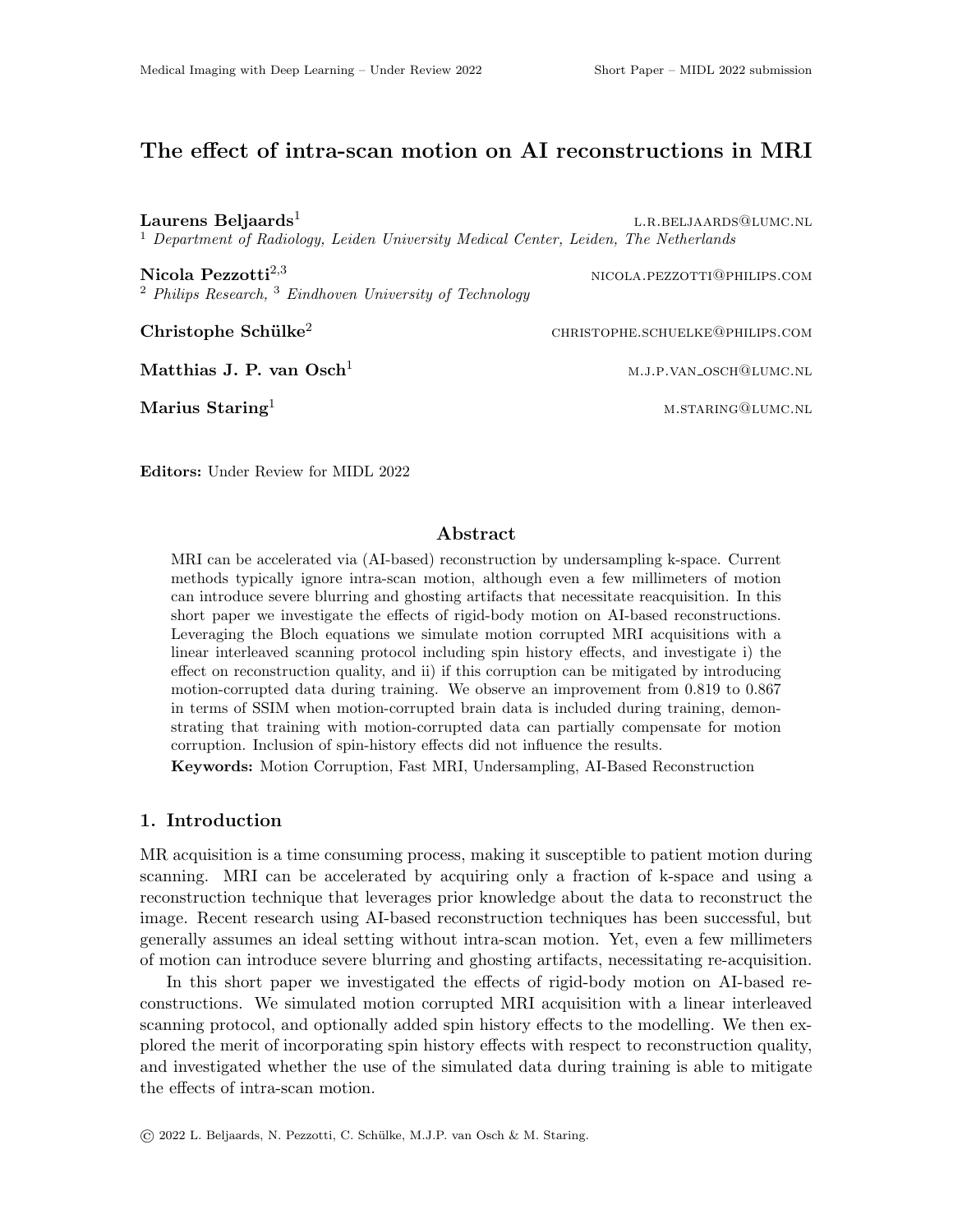|                                                 |             |                 |      |                               |                              |      |           |                                            |      | $3D$ motion + Bloch     |                    |      |                     |                                                                            |       |
|-------------------------------------------------|-------------|-----------------|------|-------------------------------|------------------------------|------|-----------|--------------------------------------------|------|-------------------------|--------------------|------|---------------------|----------------------------------------------------------------------------|-------|
|                                                 | no motion   |                 |      | 2D motion                     |                              |      | 3D motion |                                            |      | $+$ spin-history        |                    |      | $3D$ motion + Bloch |                                                                            |       |
|                                                 |             |                 |      |                               |                              |      |           |                                            |      |                         |                    |      |                     | SSIM NMSE PSNR SSIM NMSE PSNR SSIM NMSE PSNR SSIM NMSE PSNR SSIM NMSE PSNR |       |
| $\mathcal{F}$ (zero filled) 0.569 0.111         |             |                 | 21.0 | $\parallel$ 0.484 0.167       |                              | 18.9 | 0.476     | 0.173                                      | 18.8 | 0.281                   | 0.467              | 14.9 | 0.332               | 0.364                                                                      | 15.9  |
| $\mathcal{R}_{\rm still}$                       |             | $0.953$ $0.006$ | 34.2 | $\parallel 0.835 \quad 0.054$ |                              | 24.7 | 0.819     | 0.061                                      | 24.1 | $\parallel 0.181$       | 1.398              | 10.4 | 0.368               | 0.486                                                                      | -15.1 |
| $\mathcal{R}_{\rm motion2D}$                    | 0.917       | 0.023           | 28.6 |                               | $\parallel$ 0.878 0.037 25.9 |      |           | $\vert 0.867 \vert 0.044 \vert 25.2 \vert$ |      | $\pm 0.603$             | 0.289              | 17.1 | 0.657               | 0.216                                                                      | 18.3  |
| $\mathcal{R}_{\rm motion}$                      | 0.911       | 0.024           | 28.2 | 10.874                        | 0.038                        | 25.7 | 0.866     | 0.045                                      | 25.0 | 0.598                   | 0.292              | 17.1 | 0.657               | 0.222                                                                      | 18.2  |
| $\mathcal{R}_{\rm motion+spin}$                 | 0.829 0.088 |                 | 23.0 | ll 0.788                      | 0.106                        | 21.8 | 0.782     | 0.106                                      | 21.7 |                         | 0.694, 0.176, 19.3 |      | 0.697               | 0.177                                                                      | 19.2  |
| $\mathcal{R}_{\text{motion+block}}$ 0.844 0.068 |             |                 | 23.7 | $\parallel$ 0.802             | 0.096                        | 21.9 | 0.798     | 0.096                                      | 22.0 | $\parallel 0.684$ 0.181 |                    | 19.1 |                     | 0.720 0.152 19.8                                                           |       |

<span id="page-1-0"></span>Table 1: Median performance on  $4\times$  undersampled data against fully sampled still images.

#### 2. Methods

We synthesize motion corrupted scans by applying a 3D affine motion pattern to a given still image over a series of timesteps to simulate the motion of the subject in the scanner. During each timestep, we apply a 3D shift and rotation in image space, optionally apply excitation and relaxation to tissue in image space, and finally convert to k-space to sample relevant k-space lines according to a linear interleaved multi-slice pattern, resulting in a motion corrupted k-space. Excitation and relaxation is modelled by the Bloch equations, as motion may move unexcited tissue into the scan slice, causing spin history artifacts. The motion parameters are extracted from the [\(RealNoiseMRI Challenge,](#page-2-0) [2021\)](#page-2-0) dataset, where subjects were asked to perform nodding motion during the scan. The motion parameters have median (max) shifts and rotations of  $0.37$  (2.9) mm and  $0.4$  (3.9) degrees.

For reconstruction we use our deep-learning unrolled iterative scheme [\(Pezzotti et al.,](#page-2-1) [2020\)](#page-2-1), only passing the center slice to the network. We use a 10 block network, slices of shape 160 by 160, and the still images as an exact uncorrupted ground truth.

### 3. Experiments and Results

Four motion corrupted datasets and corresponding models were generated respectively using 2D motion ( $\mathcal{R}_{\text{motion2D}}$ ), 3D motion ( $\mathcal{R}_{\text{motion}}$ ), 3D motion with relaxation and excitation following the Bloch equation to model spin history effects  $(\mathcal{R}_{\text{motion+spin}})$ , and 3D motion with excitation and relaxation using unselective RF-pulses to suppress spin history effects while keeping the intensity similar for a fair comparison  $(\mathcal{R}_{motion+block})$ . The reconstruction models were initially trained for 1.7M iterations with one slice per iteration on uncorrupted brain T1, T2 and FLAIR images from the NYU FastMRI dataset [\(Knoll et al.,](#page-2-2) [2020\)](#page-2-2), and subsequently fine-tuned for 1M iterations on synthetic T1 data on the four corrupted datasets, respectively. We used 4x undersampling and 8% central fraction, and an NVIDIA Quadro RTX 6000 GPU. A baseline model  $\mathcal{R}_{\text{still}}$  was also finetuned on still T1 data. The effect of the various types of motion on the reconstruction quality is shown in Table [1.](#page-1-0)

The effect of motion. The introduction of motion caused a large decrease in reconstruction quality of  $\mathcal{R}_{still}$ . In comparison, the models that were fed motion corrupted data during training displayed better performance when confronted with motion-corrupted data, although decreased sharpness can be observed in the image. On still data, the performance of the motion-induced models decreased compared to  $\mathcal{R}_{still}$ , suggesting that these small models sacrificed some 'still' prediction quality to improve at motion correction. For larger models with 24 blocks on data of size 320 by 320 we observed no significant difference in terms of SSIM, namely 0.875 for  $\mathcal{R}_{still}$ , 0.876 for  $\mathcal{R}_{motion+block}$ , and 0.873 for  $\mathcal{R}_{motion+spin}$ .